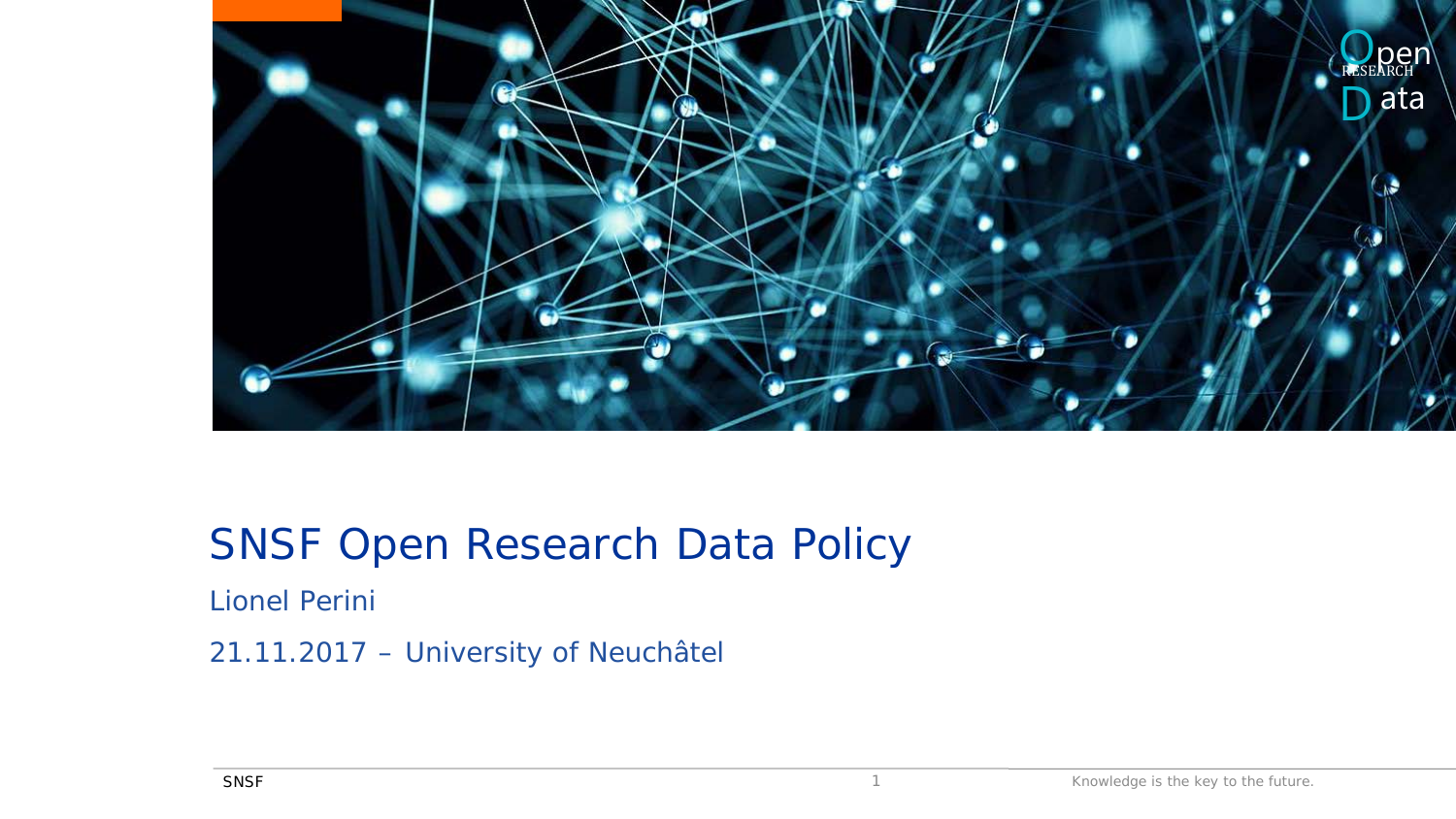### Open Science and Science Culture

«**Open science** is about **the way researchers work, collaborate, interact, share** resources and disseminate results. A systemic change towards open science is driven by new technologies and data, the increasing demand in society to address the societal challenges of our times and the readiness of citizens to participate in research. »

Amsterdam Call for Action, p. 4. http://www.openaccess.nl/sites/www.openaccess.n [l/files/documenten/amsterdam-call-for-action-on](http://www.openaccess.nl/sites/www.openaccess.nl/files/documenten/amsterdam-call-for-action-on-open-science.pdf)open-science.pdf



21.11.2017 Forschung schafft Wissen.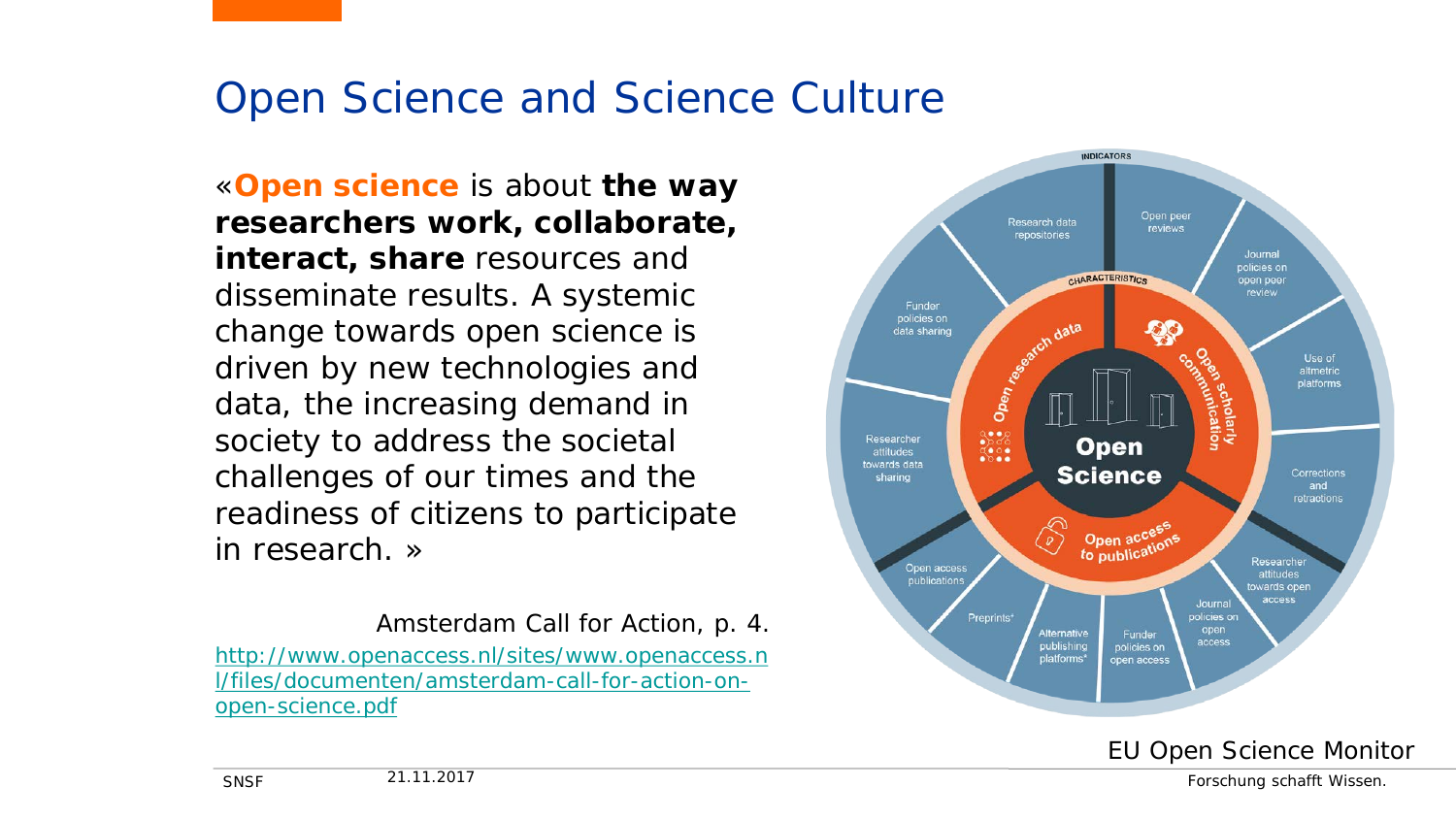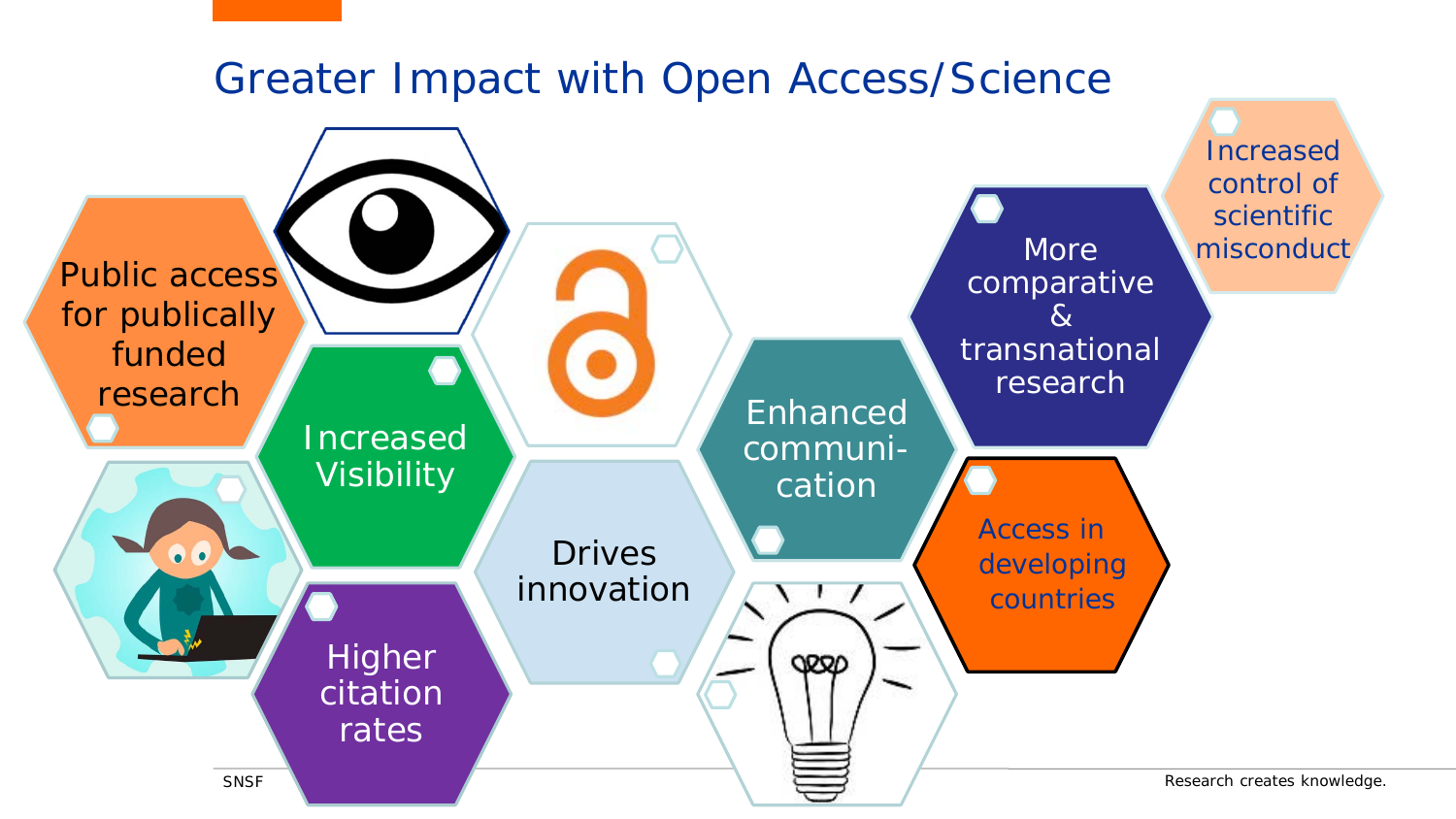# SNSF policy on Open Research Data – background & aims

The SNSF values research data sharing as a fundamental contribution to the impact, transparency and reproducibility of scientific research. In addition to being carefully curated and stored, the SNSF believes research data should be shared as openly as possible.

### **Funding Regulations Article 47b**

«data collected with the aid of an SNSF grant must be made available to other researchers and integrated into recognized scientific data pools»

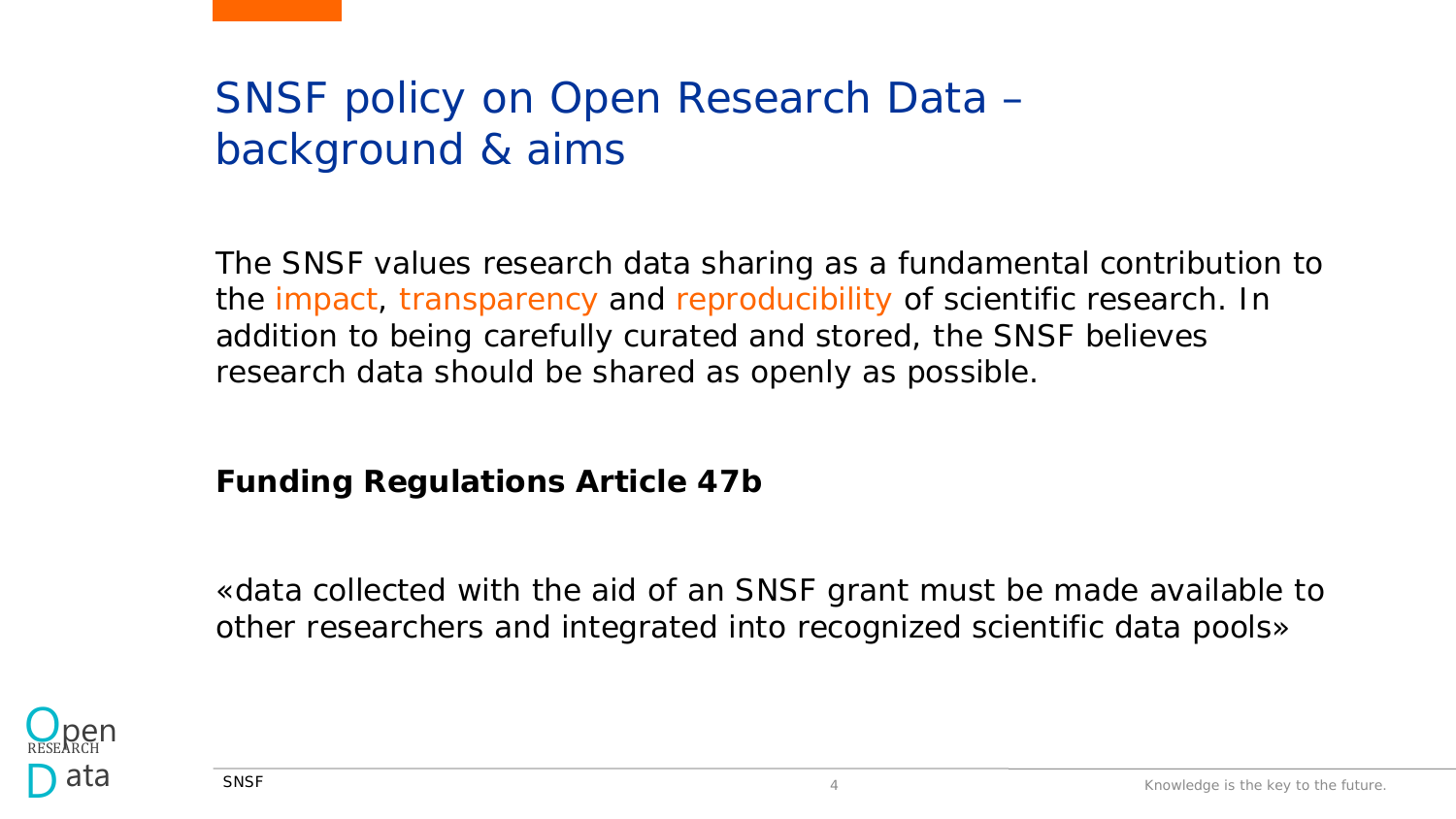# SNSF policy on Open Research Data – implementation

The SNSF expects all its funded researchers

- to store the research data they have worked on and produced during the course of their research work,
- to share these data with other researchers, unless they are bound by legal, ethical, copyright, confidentiality or other clauses, and
- to deposit their data and metadata onto existing public repositories in formats that anyone can find, access and reuse without restriction.

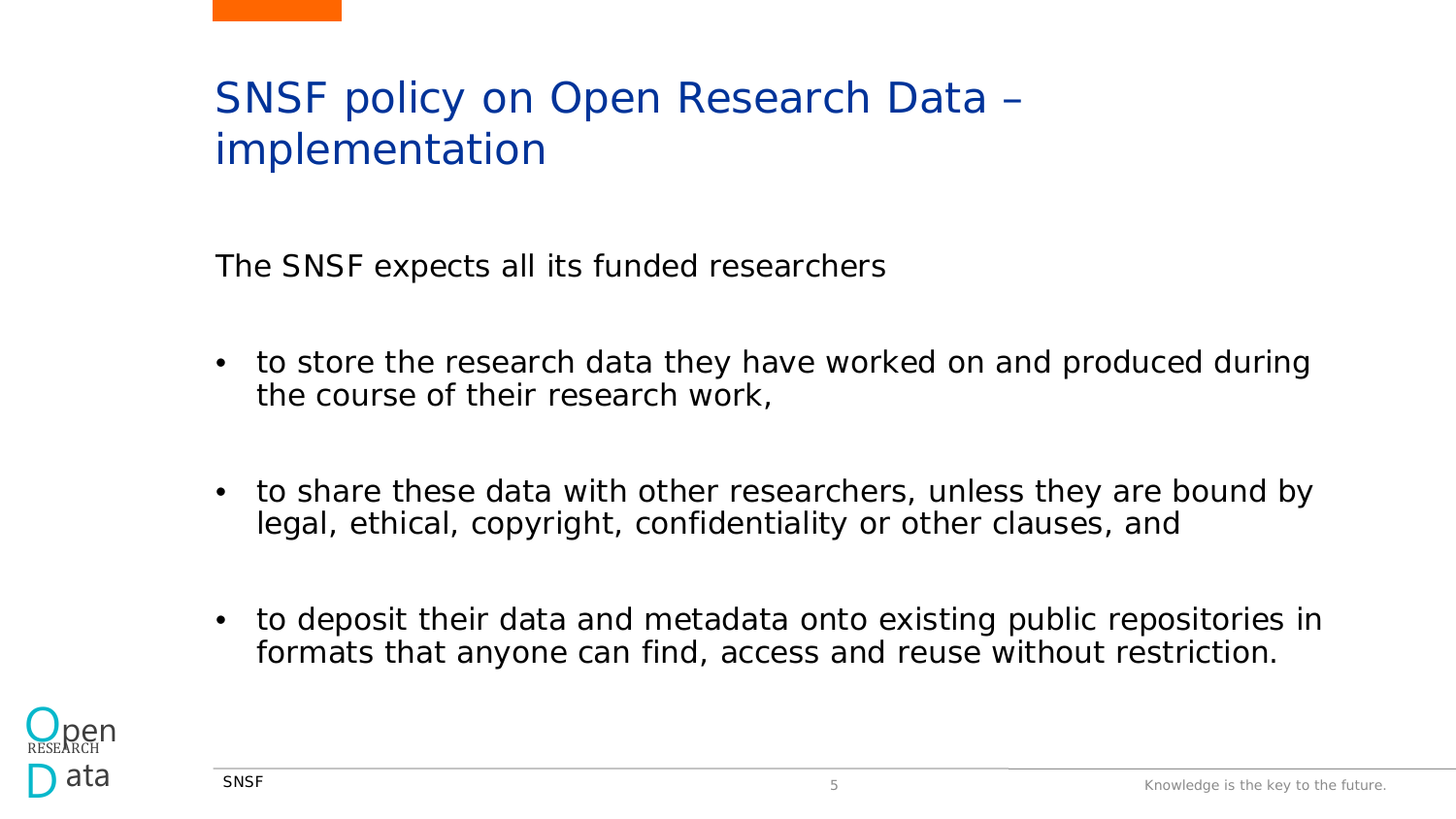# Data Management Plan – part of project submission

• A Data Management Plan (DMP) is integral part of the submitted proposal, starting at submission date October 2017.

 $\rightarrow$  DMP is a formal requirement

- DMPs are not part of the review process (no access for external reviewers).
- At project submission, DMPs are considered as drafts.

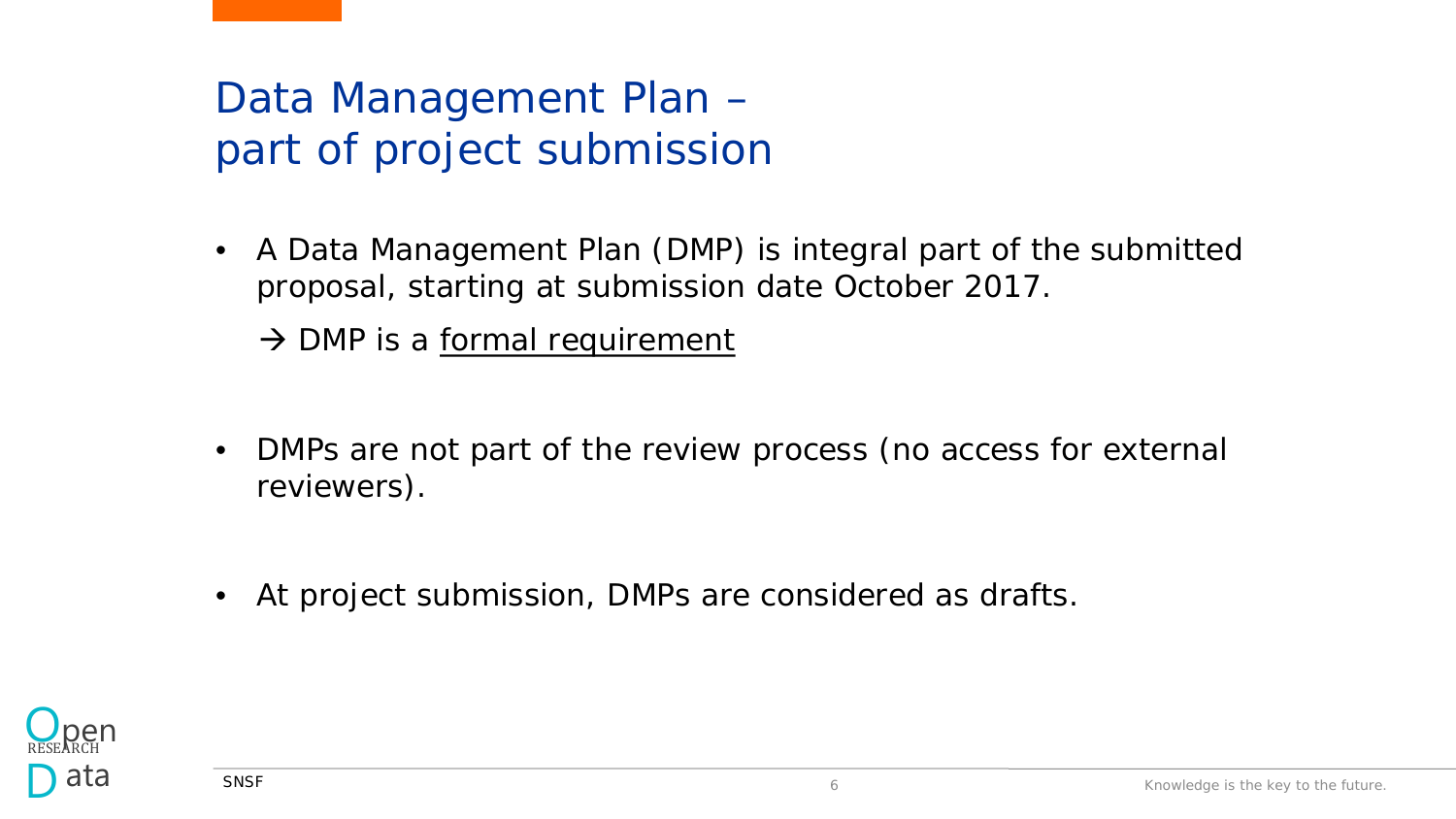# Data Management Plan – flexible and open to arguments

- The questions of the DMP are broad enough to capture the needs of different research communities. The SNSF only defines minimal standards for its structure and contents.
- Applicants can justify in the DMP, if data cannot be shared or an embargo period is needed
	- $\rightarrow$  ethical, legal, copyright, confidentiality or other clauses
	- $\rightarrow$  some examples: privacy issues, field specific needs or intellectual property issues
- Applicants can also explain in the DMP, if there are any other issues linked to data sharing.

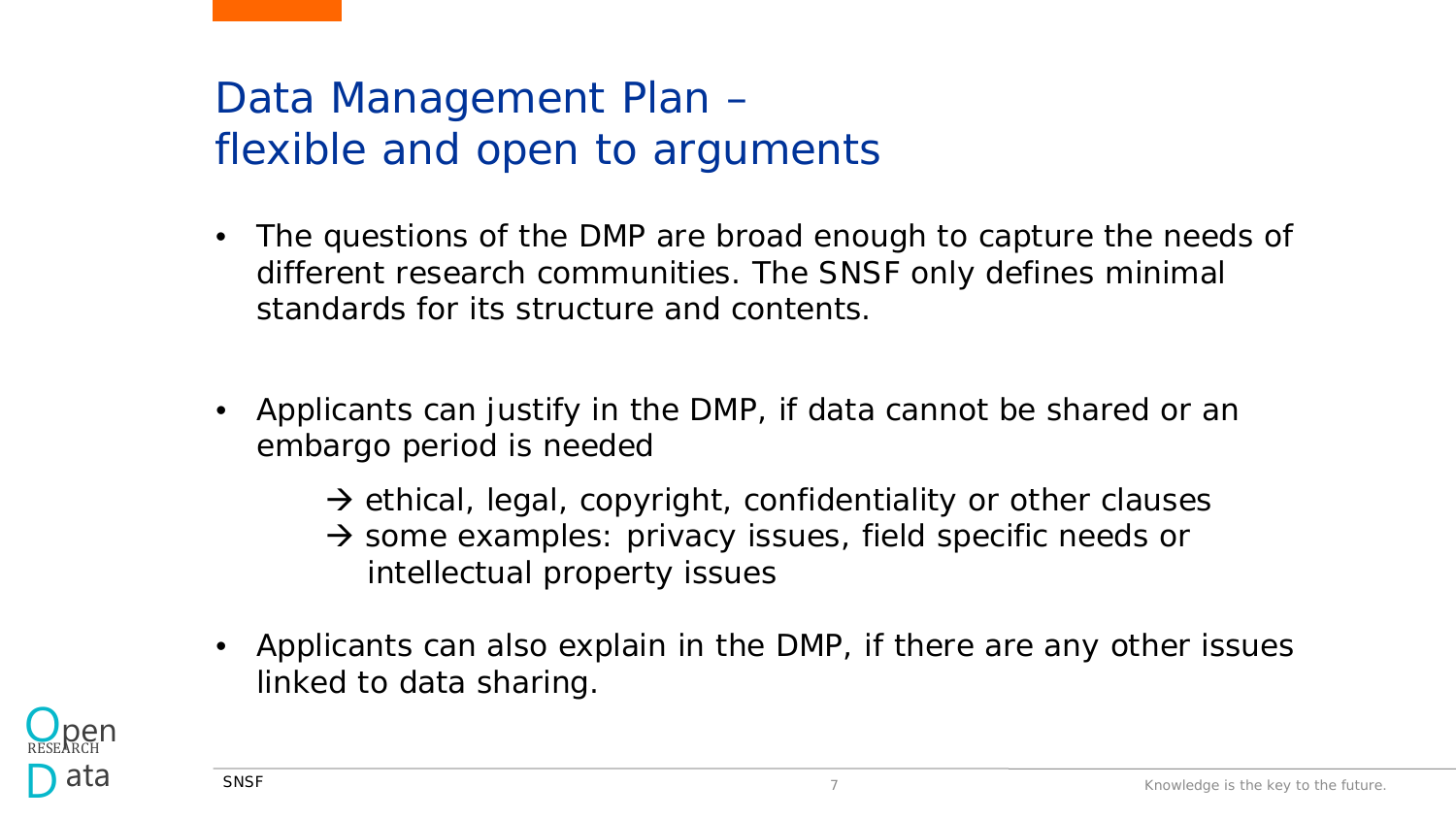### Data Management Plan – structure

#### **1 Data collection and documentation**

- 1.1 What data will you collect, observe, generate or reuse?
- 1.2 How will the data be collected, observed or generated?
- 1.3 What documentation and metadata will you provide with the data?

#### **2 Ethics, legal and security issues**

- 2.1 How will ethical issues be addressed and handled?
- 2.2 How will data access and security be managed?
- 2.3 How will you handle copyright and Intellectual Property Rights issues?

#### **3 Data storage and preservation**

- 3.1 How will your data be stored and backed-up during the research?
- 3.2 What is your data preservation plan?

#### **4 Data sharing and reuse**

- 4.1 How and where will the data be shared?
- 4.2 Are there any necessary limitations to protect sensitive data?
- 4.3 All digital repositories I will choose are conform to the FAIR Data Principles.
- 4.4 I will choose digital repositories maintained by a non-profit organisation.

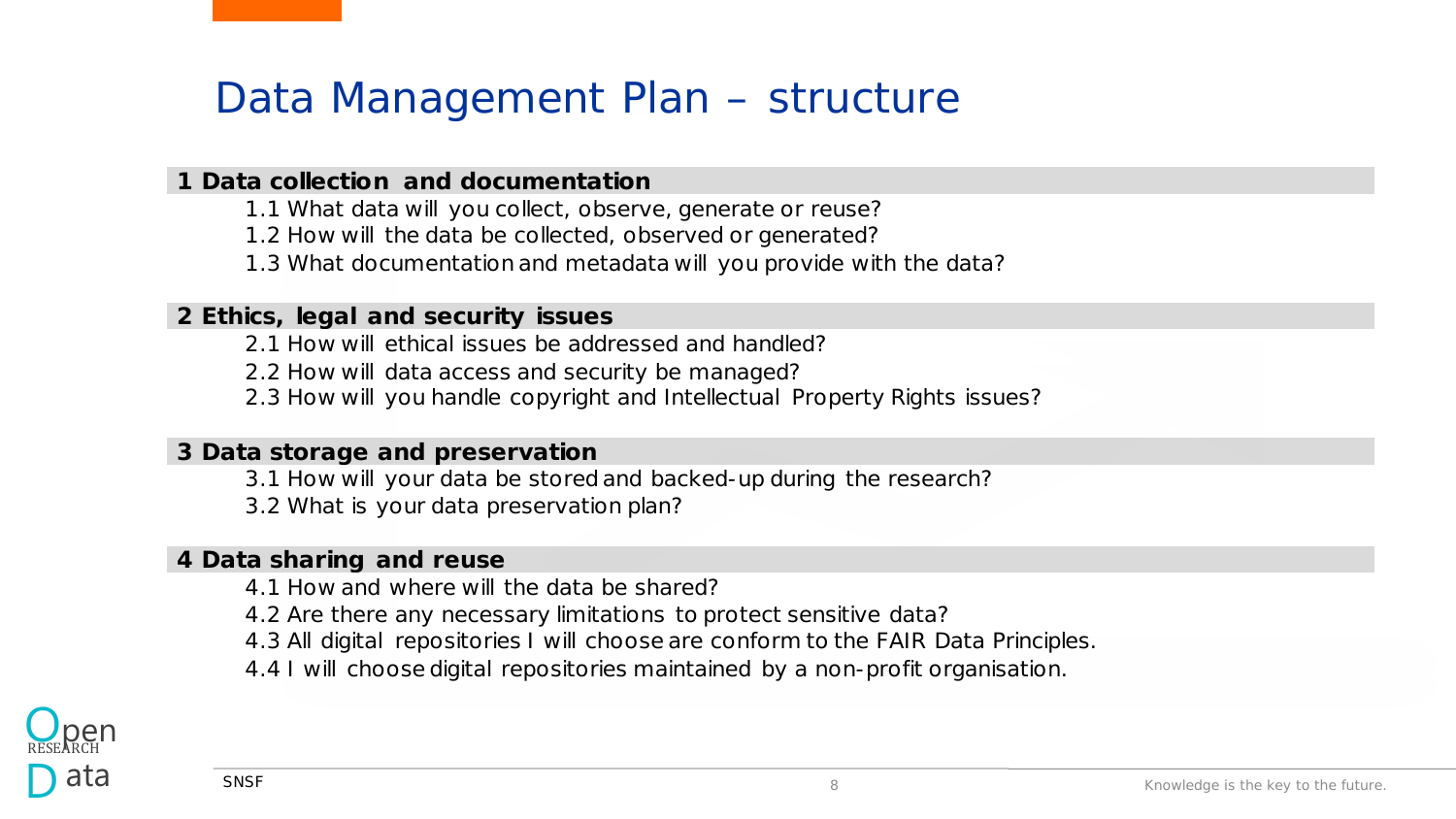## Data Management Plan – life cycle

- A "plausible" DMP is a condition for the release of the funds.
- DMPs are editable. Researchers have the possibility to update the content of their DMP at any time during the funding period of the research project.
- Once SNSF funding has ended and the final scientific report has been approved, the DMP cannot be modified anymore.
- The DMP is shared on P3 (SNSF's public database) at the end of a project.

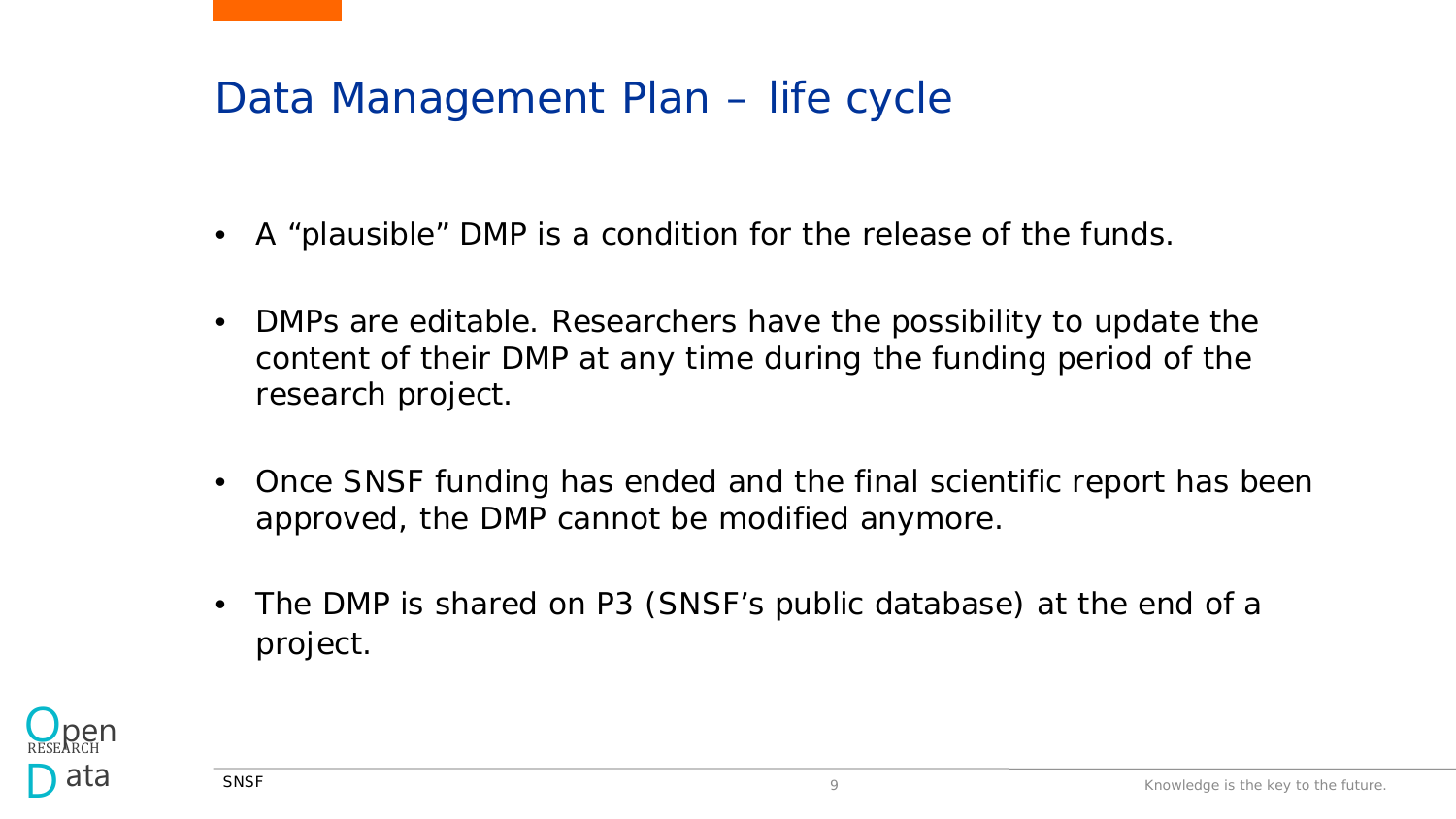### Data sharing – principles

- SNSF expects data of a publication to be shared.
- Data needs to be shared as soon as possible, but at the latest at the time of publication of the respective scientific output.
- Additional data can be shared if the researcher wishes to do so.

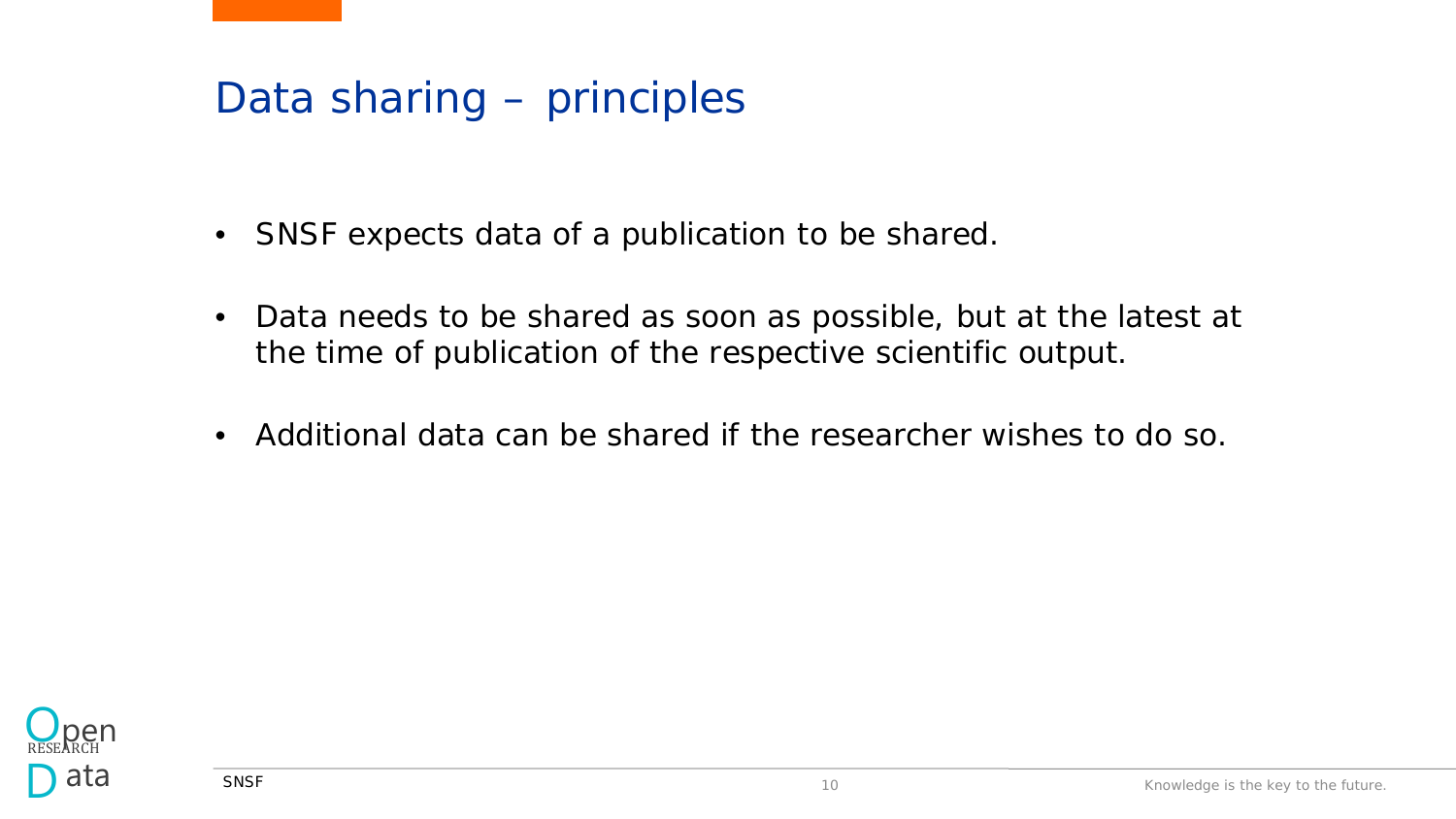## Data sharing on FAIR repositories

• Repositories need to be digital and conform to the FAIR data principles.

**FAIR principles** : Standards ensuring that data sets are **F**indable, **A**ccessible, **I**nteroperable and **R**eusable.

• SNSF provides guidelines for assessing the suitability of repositories and examples of suitable repositories.

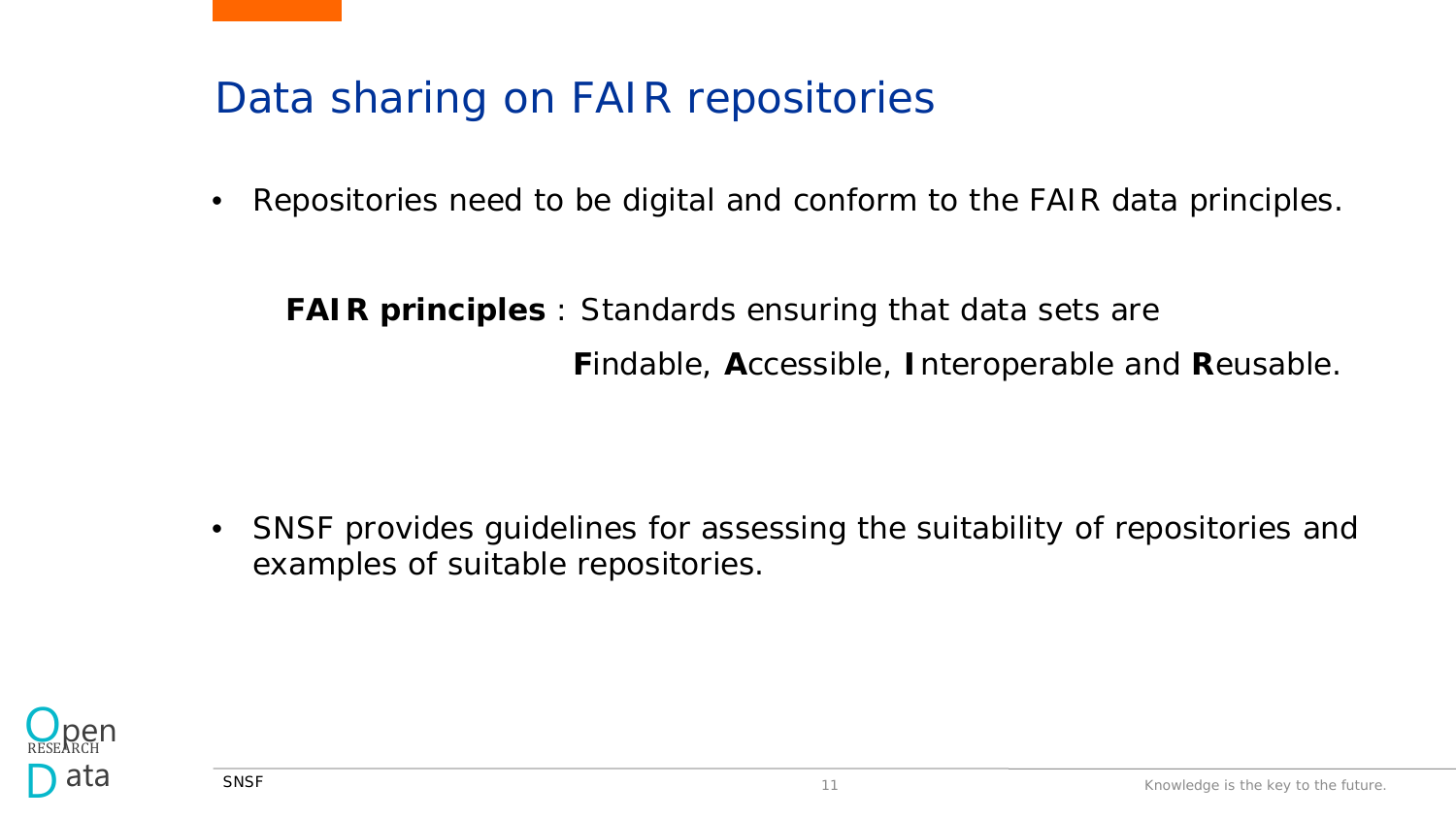### Data sharing – cost contributions

SNSF contributes to data preparation efforts/services and data uploading costs. Service or repository providers have to be non commercial entities.

• A max cost contribution of CHF 10'000 per grant is installed for

 $\Box$  data uploading (incl. validating, indexing) and  $\Box$  related data preparation costs (prior to and for upload only).

- Limit can be exceeded, if justified.
- Cost contributions for data related to research funded by the SNSF.
- No cost contributions to data downloading and to commercial repositories.

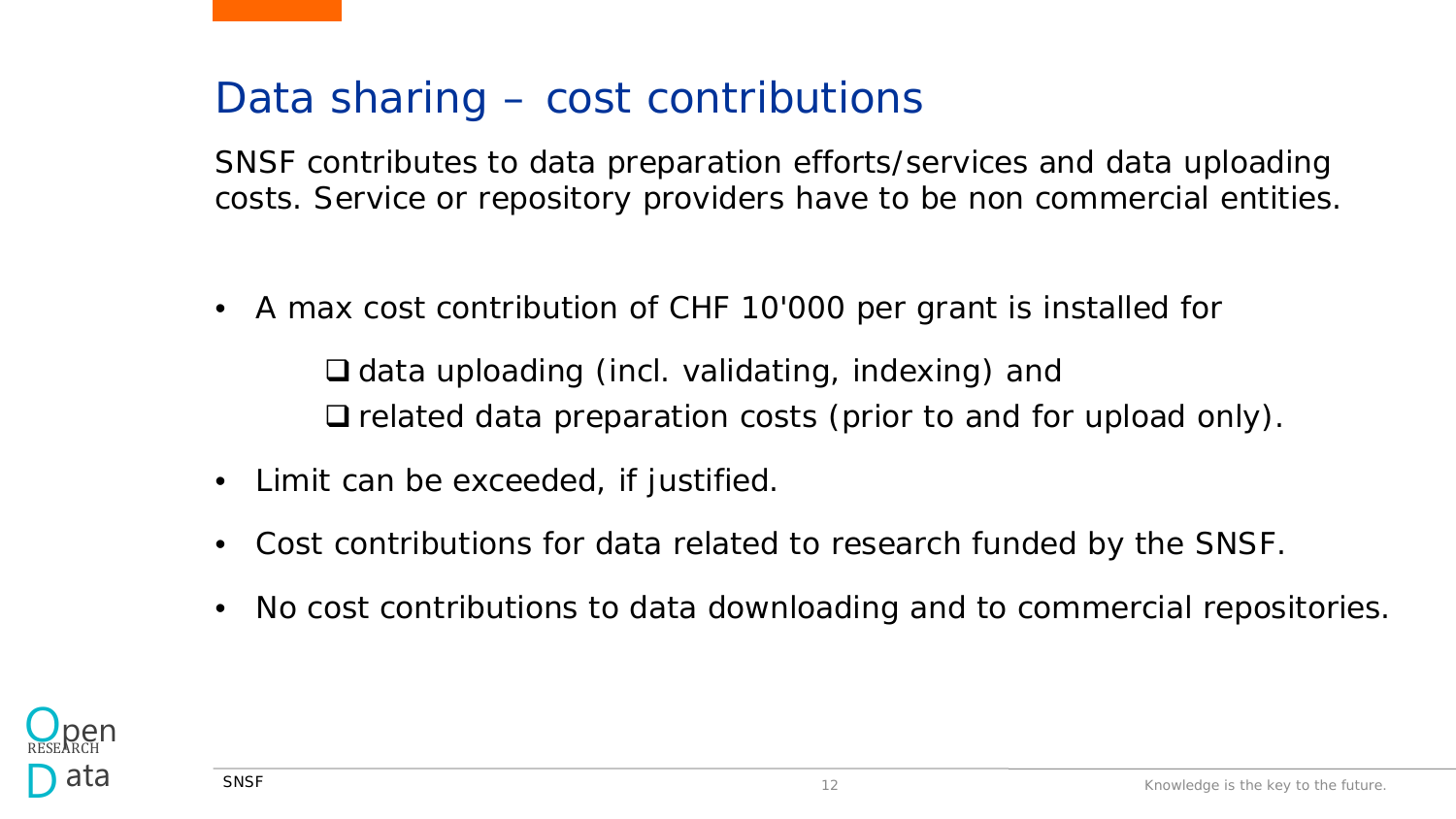# Open Research Data – learning together

- Workshops for best-practice exchange on open research data sharing will be supported within the scientific exchanges instrument.
- Continuously updated information on SNSF website